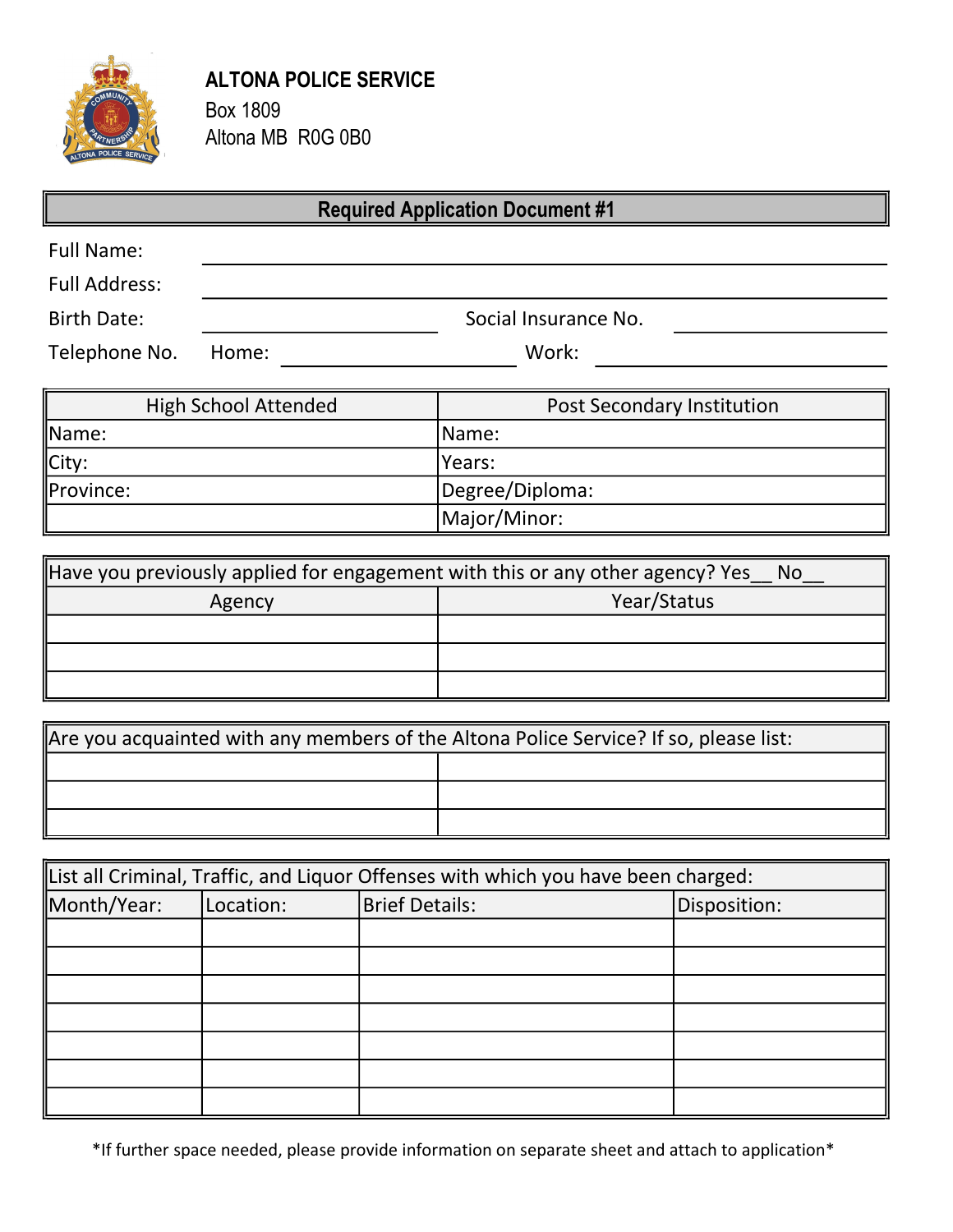

## ALTONA POLICE SERVICE Box 1809

Altona MB R0G 0B0

| <b>Required Application Document #2</b>                              |                                             |                       |  |           |  |                      |                      |                                                                                      |
|----------------------------------------------------------------------|---------------------------------------------|-----------------------|--|-----------|--|----------------------|----------------------|--------------------------------------------------------------------------------------|
| Commencing with the present, list all employment for past five years |                                             |                       |  |           |  |                      |                      |                                                                                      |
| From                                                                 | To                                          | Employer              |  | Address & |  |                      | <b>Position Held</b> | Reason for Leaving                                                                   |
| Mo/Yr                                                                | Mo/Yr                                       |                       |  | Phone No. |  |                      |                      |                                                                                      |
|                                                                      |                                             |                       |  |           |  |                      |                      |                                                                                      |
|                                                                      |                                             |                       |  |           |  |                      |                      |                                                                                      |
|                                                                      |                                             |                       |  |           |  |                      |                      |                                                                                      |
|                                                                      |                                             |                       |  |           |  |                      |                      |                                                                                      |
|                                                                      |                                             |                       |  |           |  |                      |                      |                                                                                      |
|                                                                      | List residences during the past three years |                       |  |           |  |                      |                      |                                                                                      |
| From                                                                 | To                                          | <b>Street Address</b> |  |           |  | Town/City & Province |                      |                                                                                      |
| Mo/Yr                                                                | Mo/Yr                                       |                       |  |           |  |                      |                      |                                                                                      |
|                                                                      |                                             |                       |  |           |  |                      |                      |                                                                                      |
|                                                                      |                                             |                       |  |           |  |                      |                      |                                                                                      |
|                                                                      |                                             |                       |  |           |  |                      |                      |                                                                                      |
| and Sisters                                                          |                                             |                       |  |           |  |                      |                      | List full particulars of your Common-Law, Spouse, Children, Father, Mother, Brothers |
|                                                                      | <b>Full Name</b>                            |                       |  |           |  | <b>Birth Date</b>    |                      | <b>Address</b>                                                                       |
|                                                                      |                                             | Relationship          |  | Y/M/D     |  |                      |                      |                                                                                      |
|                                                                      |                                             |                       |  |           |  |                      |                      |                                                                                      |
|                                                                      |                                             |                       |  |           |  |                      |                      |                                                                                      |
|                                                                      |                                             |                       |  |           |  |                      |                      |                                                                                      |
|                                                                      |                                             |                       |  |           |  |                      |                      |                                                                                      |
|                                                                      |                                             |                       |  |           |  |                      |                      |                                                                                      |
|                                                                      |                                             |                       |  |           |  |                      |                      |                                                                                      |
|                                                                      |                                             |                       |  |           |  |                      |                      |                                                                                      |
|                                                                      |                                             |                       |  |           |  |                      |                      |                                                                                      |

I understand that, if accepted for Altona Police Service employment, I will be engaged on a probationary basis, and that I may be released at any time during my probationary service for unsatisfactory behaviour. I hereby certify that the information set out in this document is true and correct to the best of my knowledge and belief.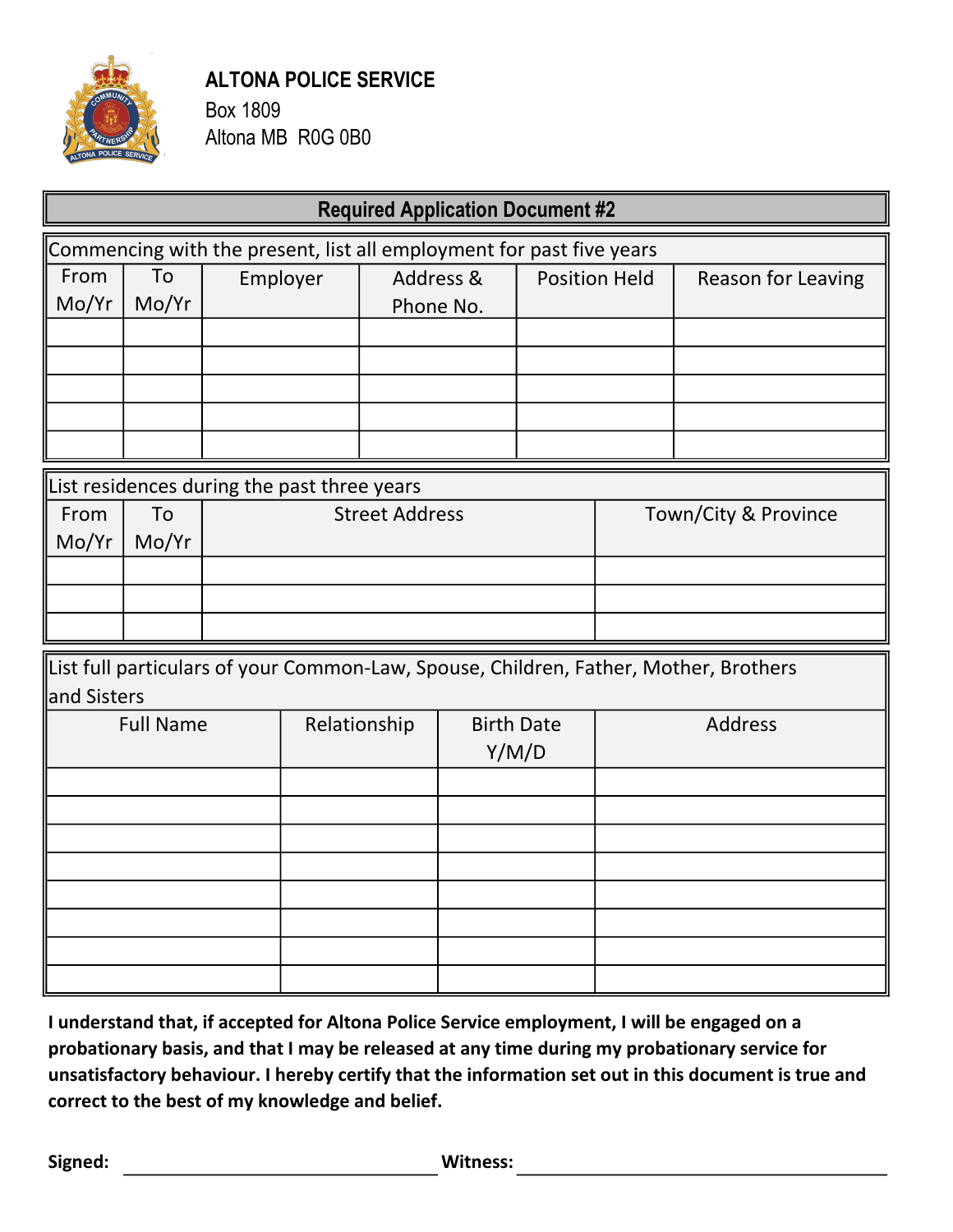

## Required Application Document #3

#### Altona Police Service Medical Clearance Form

Name of Applicant:

ALTONA POLICE SERVICE<br>
Box 1809<br>
Altona MB ROG 0B0<br>
Required Application Document #3<br>
Altona Police Service Medical Clearance Form<br>
Name of Applicant:<br>
The above named has applied for employment with the Altona Police Serv required to demonstrate a minimum level of physical ability/fitness, by successfully completing a test. They are required to undergo a medical examination, at their own expense, to determine whether or not they are fit to undergo the physical test.

The test is designed to simulate and measure an officer's physical ability to respond to a critical incident and apprehend or potentially control a suspect. To minimize the chance of precipitating a major cardiovascular event and to minimize the health risk, we are requesting that this person be examined to determine their test risk potential.

In addition to your usual examination we request your assessment of this person with respect to factors, which may place them at risk during this maximal test, or future police officer related duties:

- Hpyertension with possible causative factors
- Diabetes Mellitus
- Persons with known heart disease or symptomatic cardiovascular disease including angina, breathlessness, palpitations, edema, syncope and dizziness
- Individuals with low fitness levels
- Acute systemic infections including viral respiratory infections
- Muscular and/or skeletal problems which may affect physical performance or present long term limitations of the person

| In my opinion, this person is:       | <b>Fit</b> |                                                              | Not Fit to undergo a Physical Ability's Test |
|--------------------------------------|------------|--------------------------------------------------------------|----------------------------------------------|
| Date:                                |            | <b>Physician</b> (signature):                                |                                              |
| <b>Physician's Name and Address:</b> |            |                                                              |                                              |
|                                      |            | *Please give the completed form to the applicant. Thank you* |                                              |
| <b>Signature of Applicant:</b>       |            |                                                              |                                              |